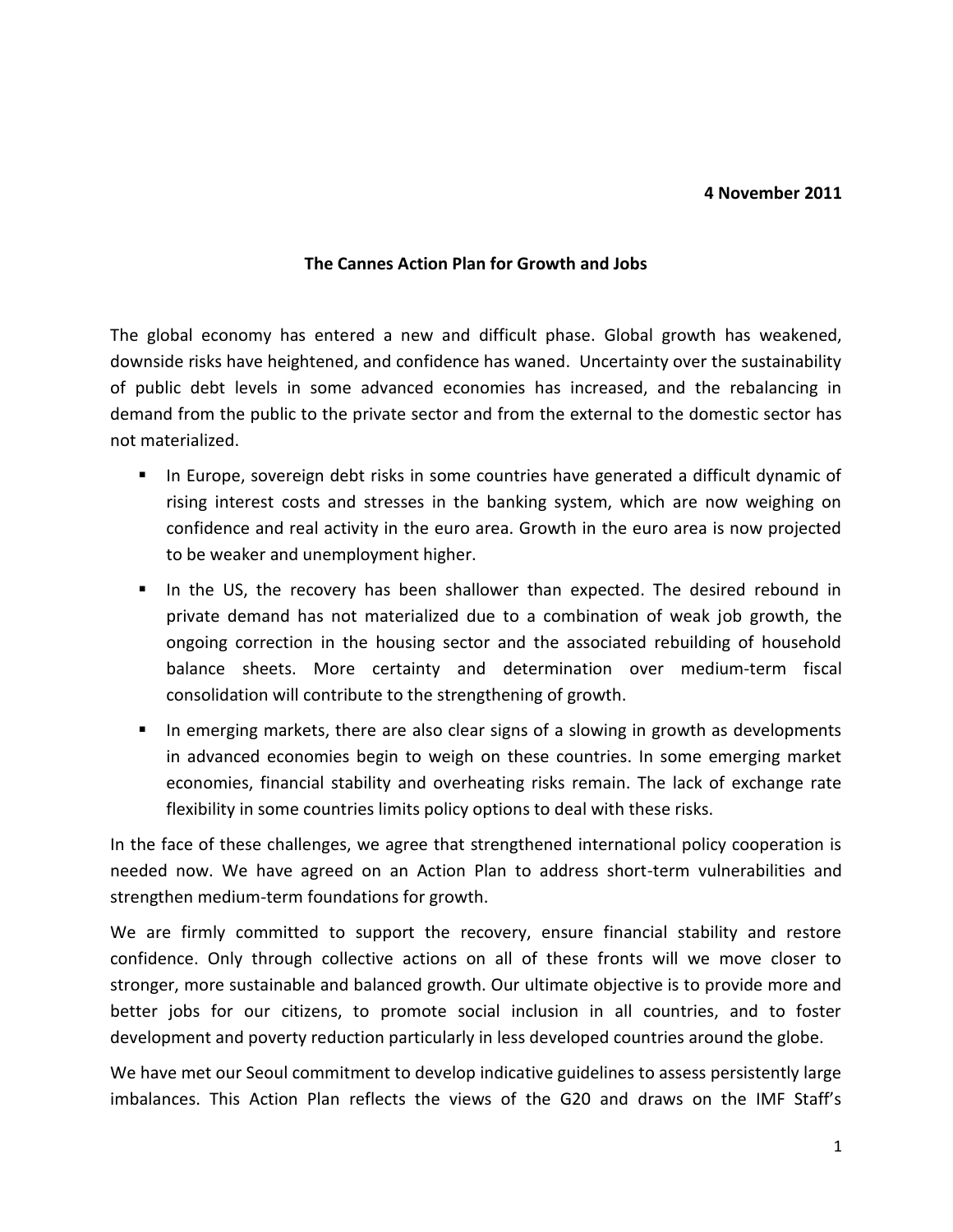independent assessments of the root causes of these imbalances and recommended policies to address them.

We hereby commit to decisively pursue the introduction of the following actions without delay.

## *Addressing Short-term Vulnerabilities and Restoring Financial Stability*

We have agreed on a plan to sustain the near-term recovery, promote growth and restore financial stability in a manner that complements our medium-term reforms:

- 1. We commit to take all necessary actions to preserve the stability of banking systems and financial markets. We will ensure that banks are adequately capitalized and have sufficient access to funding to deal with current risks. Central Banks continue to stand ready to provide liquidity to banks as required.
- 2. G-20 members agree to implement an appropriate mix of measures to secure the recovery.
	- a) Monetary policies will maintain price stability over the medium term and continue to support economic recovery. As warranted by national circumstances, including medium term consolidation plans, monetary policy will respond to changes in economic and financial market conditions subject to their likely impact on the mediumterm outlook for price developments.
	- b) Advanced countries, taking into account different national circumstances, will adopt policies to build confidence and support growth, and implement clear, credible and specific measures to achieve fiscal consolidation, including as set out in the country specific commitments below.
	- c) Governments in the euro area commit to take all necessary measures and actions needed to ensure the stability of the euro area and have adopted a comprehensive package. (i) After having decided to flexibilise the EFSF instruments on the 21 July 2011, the 26 October euro area Summit agreed on a substantial leveraging of its resources up to 1 trillion euro. (ii) Euro area countries agreed to significantly strengthen economic and fiscal surveillance and governance of the euro area. (iii) A particular effort in terms of fiscal consolidation and structural reforms will be made by those euro area Member States that are experiencing tensions in sovereign debt markets. (iv) An exceptional solution was found to ensure the sustainability of the Greek public debt through a rigorous adjustment programme and a voluntary nominal discount on Greek debt held by private investors. (v) Last, a comprehensive set of measures to raise confidence in the banking sector has been agreed, including by facilitating access to term-funding where appropriate and temporarily increasing the capital position of large banks to 9%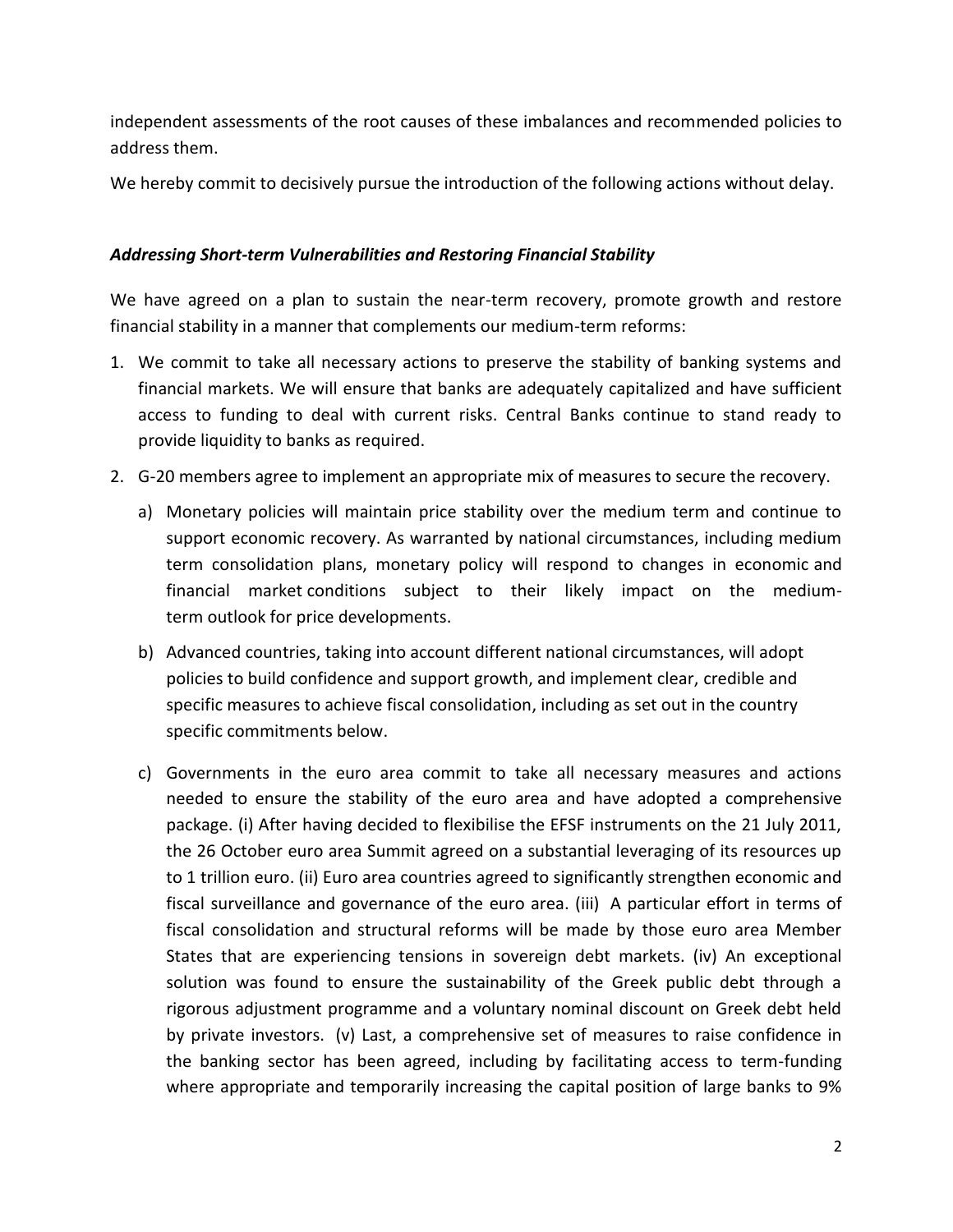of Core Tier 1 capital after accounting for sovereign exposures by the end of June 2012, while maintaining the credit flow to the real economy and ensuring that these plans will not lead to excessive deleveraging.

- d) Italy commits to reaching a rapidly declining debt-to-GDP ratio starting in 2012 and close to a balanced budget by 2013. This objective, based on the full implementation of the 60 billion euro fiscal package approved during the summer, will be underpinned by the strengthening of the fiscal rules, stemming from both the European legislation and the introduction in the constitution of the balanced budget rule. Italy commits to implement, fully and swiftly, the comprehensive plan of growth enhancing structural reforms announced on October 26th. We support the measures presented by Italy in the Euro Summit and the agreed detailed assessment and monitoring by the European Commission. In this context, we welcome Italy's decision to invite the IMF to carry out a public verification of its policy implementation on a quarterly basis.
- e) The US commits to the timely implementation of a package of near-term measures to sustain the recovery, through public investments, tax reforms, and targeted jobs measures, consistent with a credible plan for medium-term fiscal consolidation.
- f) Japan commits to the expeditious implementation of substantial fiscal measures for reconstruction from the earthquake estimated at least 19 trillion yen (about 4% of GDP), while ensuring the commitment to medium-term fiscal consolidation.
- g) Australia, Brazil, Canada, China, Germany, Korea and Indonesia, where public finances remain relatively strong, taking into account national circumstances, agree to let automatic fiscal stabilisers work and, should global economic conditions materially worsen, agree to take discretionary measures to support domestic demand as appropriate, while maintaining their medium-term fiscal objectives.
- h) Emerging market economies commit to adopting macroeconomic policies to enhance the resilience of their economies and those in surplus will adopt macroeconomic policies to move towards more domestic-led growth, thus supporting the global recovery and financial stability.
- 3. We affirm our commitment to move more rapidly toward market-determined exchange rate systems and enhance exchange rate flexibility to reflect underlying fundamentals and refrain from competitive devaluation of currencies. The actions above should help address challenges created by developments in global liquidity and capital flow volatility, thus facilitating further progress on exchange rate reforms and reducing excessive accumulation of reserves. We welcome the recent changes to Russia's foreign exchange regime to allow the rouble to move more in line with market forces and China's determination to increase exchange rate flexibility consistent with underlying market fundamentals.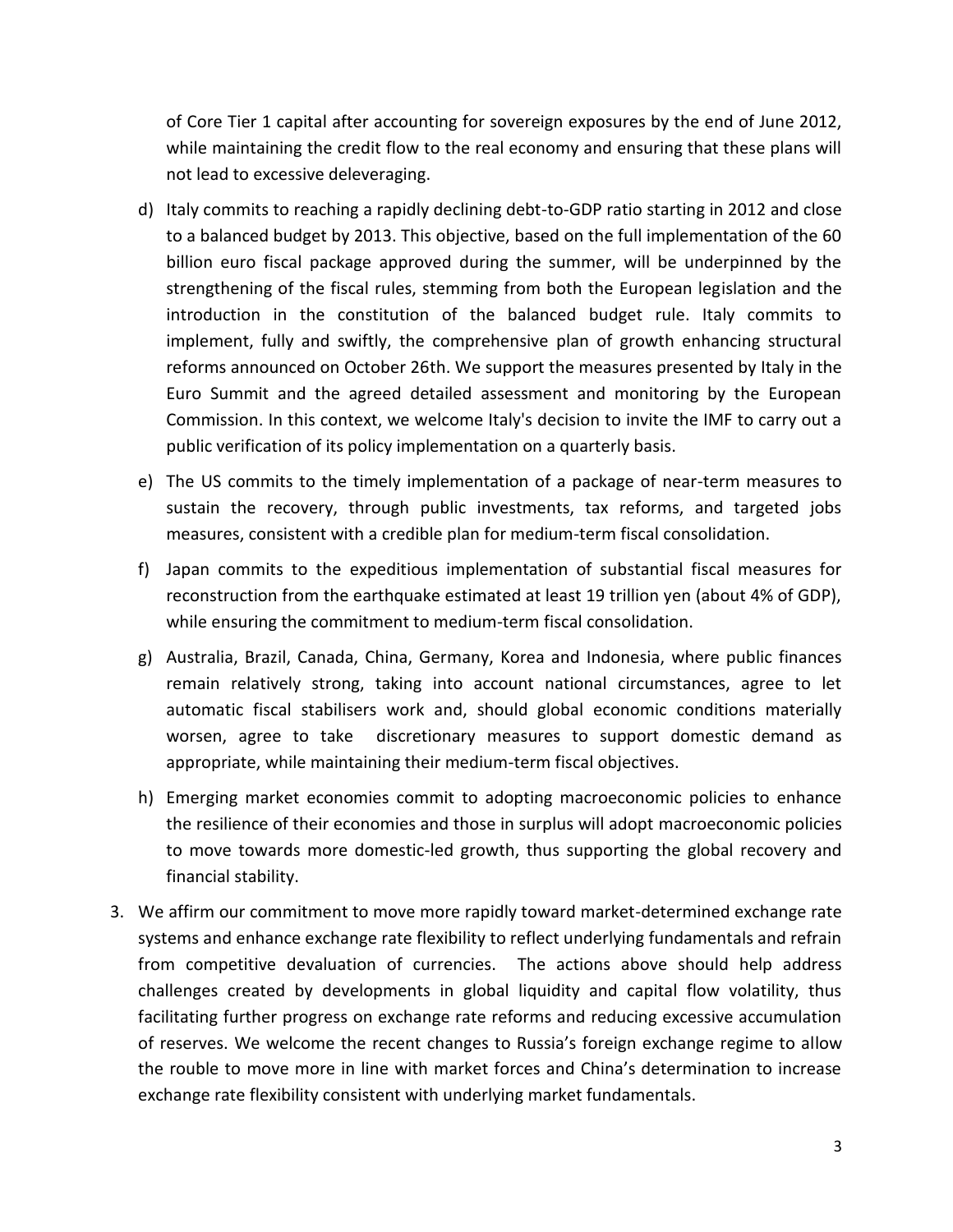- 4. We recognize the special circumstances of large commodity producers in terms of reserve accumulation.
- 5. In all policy areas, we commit to minimize the negative spillovers on other countries of policies implemented for domestic purposes. We reaffirm our shared interest in a strong and stable international financial system, and our support for market-determined exchange rates. We reiterate that excess volatility and disorderly movements in exchange rates have adverse implications for economic and financial stability.
- 6. We commit that the IMF must have adequate resources to fulfill its systemic responsibilities.

## *Strengthening the Medium-term Foundations for Growth*

We have agreed that the actions to address immediate risks to recovery must be complemented by sustained, broad-based reforms to boost confidence, raise global output and create jobs.

We have agreed to a six-point plan to strengthen the medium-term foundations for growth: (1) commitments to fiscal consolidation; (2) commitments to boost private demand in countries with current account surpluses, and, where appropriate, to rotate demand from the public to the private sector in countries with current account deficits; (3) structural reforms to raise growth and enhance job creation across G-20 members; (4) reforms to strengthen national/global financial systems; (5) measures to promote open trade and investment, rejecting protectionism in all its forms; and (6) actions to promote development. Annex provides detailed policy commitments by all members, with the key actions summarised below:

- 1. Specific and concrete fiscal consolidation plans are essential to put public finances on a credible and sustainable track, and are key to reducing current account deficits (raising national savings), which will further promote global rebalancing in a number of large countries.
	- a) Australia, Canada, France, Germany, Italy, Korea, Spain, the UK, and the US reaffirm their Toronto commitment to clear and credible fiscal consolidation plans to halve deficits by 2013 from 2010 levels, and stabilise or reduce government debt-to-GDP ratios by 2016. These plans will be robust to a range of economic outcomes, informed by prudent economic assumptions and, in some cases, reinforced with fiscal rules that take into account the economic cycle. In particular:
		- o The United States commits to place its debt-to-GDP ratio on a declining path no later than the middle of the decade through a balanced deficit reduction plan that builds on the Budget Control Act of 2011, which enacted about \$1 trillion in discretionary savings over the next ten years and locked in at least an additional \$1.2 trillion in deficit reduction beyond that. The plan will include: additional spending reductions,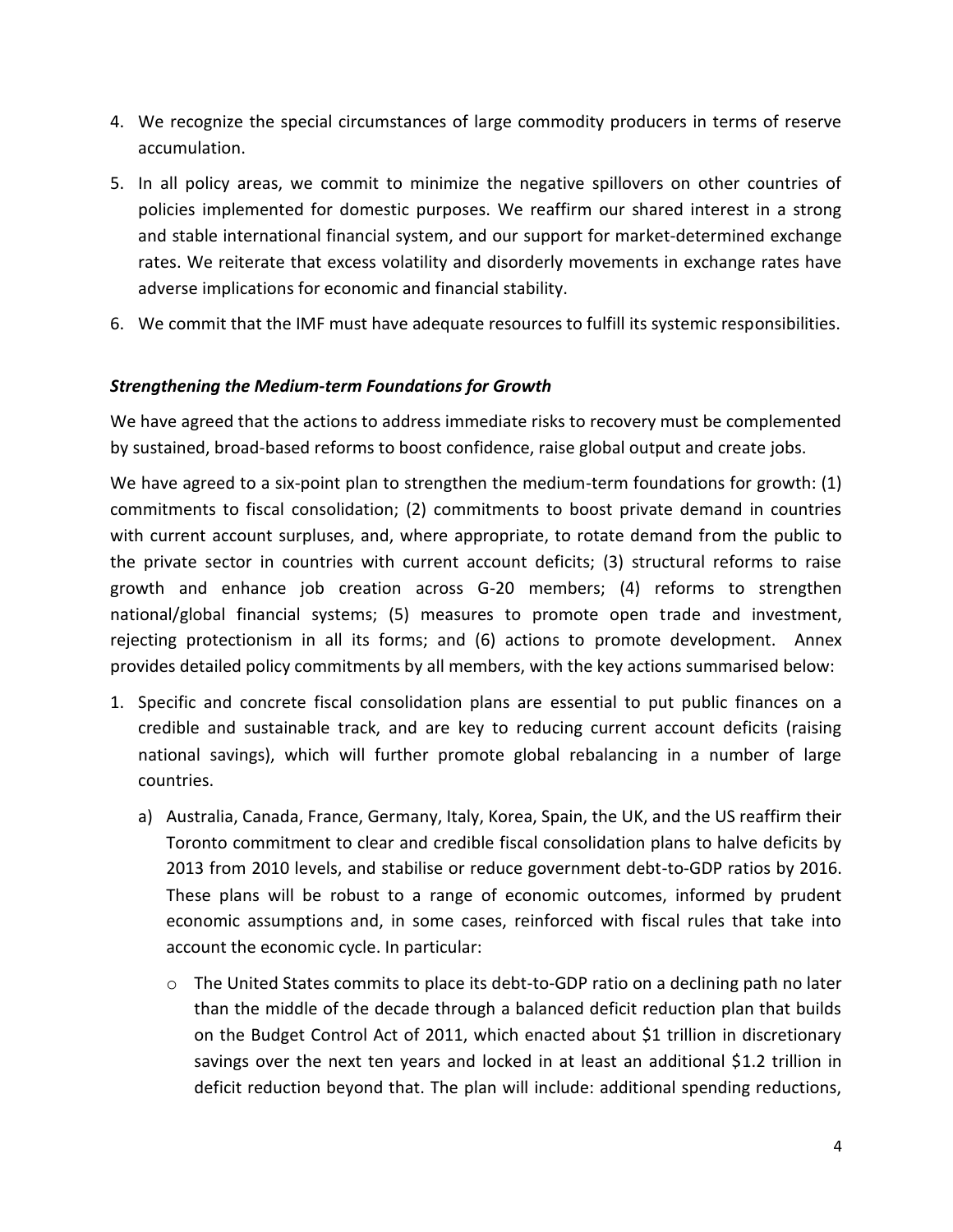among them reforms to entitlement programs; tax reform that raises revenue, lowers rates, and cuts tax loopholes and expenditures; and stronger budgetary rules to enhance predictability and credibility. In combination with the Budget Control Act, these reforms will yield a total deficit reduction of \$4 trillion over 10 years.

- o France commits to reducing its fiscal deficit to 3% in 2013 through: tighter limits on central government and health insurance expenditure; better targeted social transfers; a growth-friendly reduction of tax expenditures; and the inscription of existing fiscal rules into the Constitution to anchor stability.
- o The UK reaffirms its commitment to its planned fiscal consolidation and the detailed four-year departmental expenditure plans set out in the 2010 Spending Review. It will also undertake structural reforms, including measures to ensure growth-friendly fiscal adjustment and measures to address long-term spending pressures and imbalances, such as managing future increases in the state pension age more systematically in response to changes in longevity.
- b) Japan commits to implementing the "Definite Plan for the Comprehensive Reform of Social Security and Tax" which sets out policies including the gradual increase in the consumption tax to 10% by the middle of this decade and to submitting implementing legislation by the end of FY2011 to realise these policies, in order to meet its Toronto commitment.
- c) India commits to strengthening revenue mobilization through tax reforms, including a unified goods and services tax, and overhauling the personal and corporate tax code.
- 2. Countries with large current account surpluses and those with relatively weak private demand will play an important role in rebalancing and sustaining global demand.
	- a) Germany will implement measures to promote private consumption and investment, with the expectation that, expressed as a share of GDP, both components will increase over time. Germany commits to taking measures aimed at strengthening domestic demand, including by alleviating inefficiencies that may underpin low investment and high private savings.
	- b) Recognizing that private demand has been relatively weak in recent years, Japan will implement measures to promote private consumption and investment with the expectation that, expressed as a share of GDP, both components will increase over time. This includes accelerating the implementation of the "New Growth Strategy" comprising policies that will boost demand for a range of services
	- c) China will rebalance demand towards domestic consumption by implementing measures to strengthen social safety nets, increase household income and transform the economic growth pattern. These actions will be reinforced by ongoing measures to promote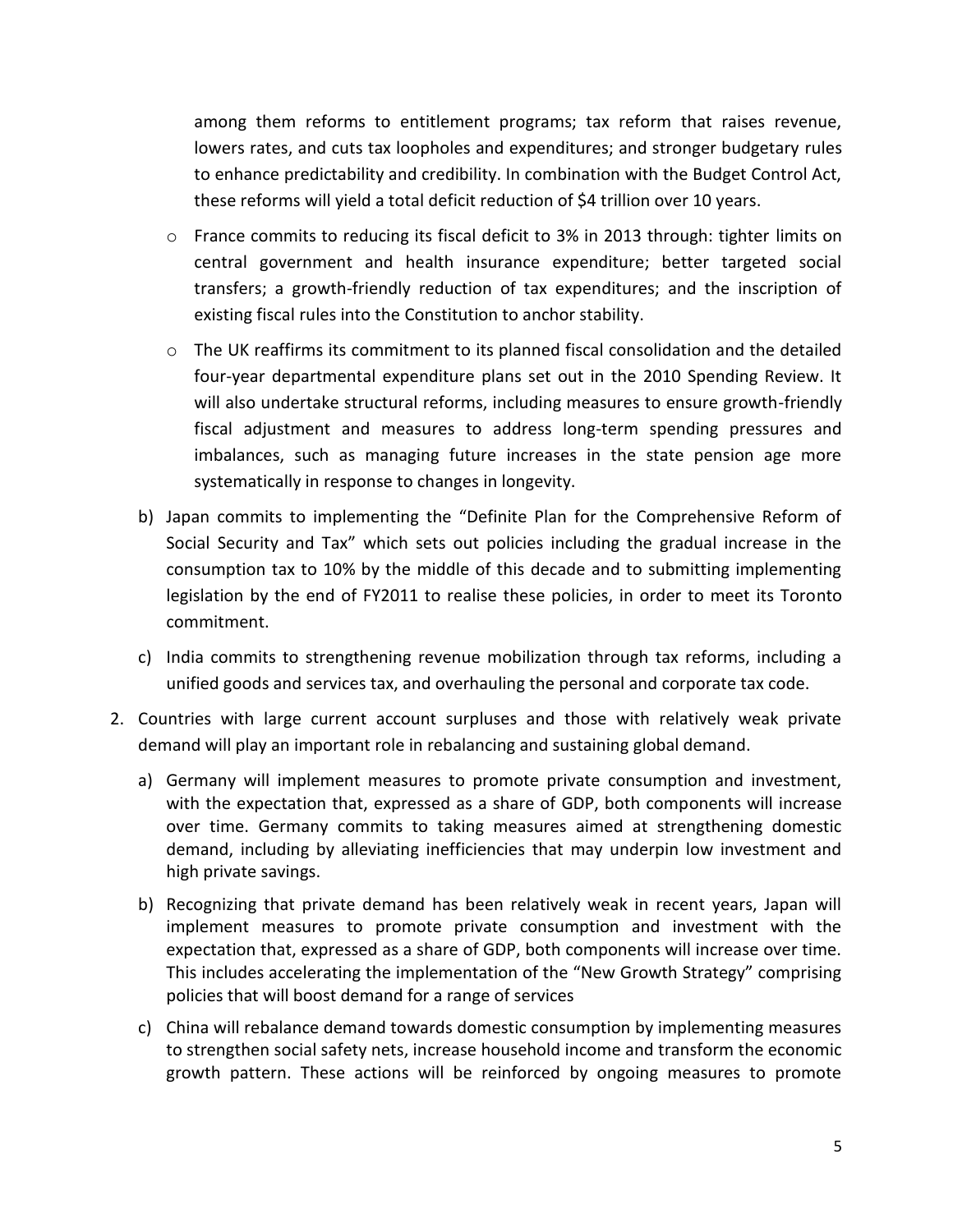greater exchange rate flexibility to better reflect underlying economic fundamentals, and gradually reduce the pace of accumulation of foreign reserves..

- d) Other surplus economies recognise that they too have a significant role to play in promoting global rebalancing and commit to encourage private spending (Indonesia, Korea). Indonesia has announced a national plan for infrastructure that will significantly increase private investment.
- 3. Further progress on structural reforms is critical to raising output in all G-20 countries.
	- a) Structural reforms will be combined with active, flexible labour market policies and effective labour institutions that provide incentives for increasing formal and quality jobs. Members commit to promote mobility and encourage participation, including tax and benefit reforms to reduce long-term unemployment and encourage the participation of older workers and women where appropriate.
	- b) Members will enhance competition and reduce distortions. Actions include: infrastructure investment (Brazil, India, Indonesia, Mexico, Saudi Arabia, South Africa); supporting research, education and skills development and eliminating tariffs on machinery and manufacturing inputs (Canada); reform of pricing for factors of production, promote market-based interest rate reform in an orderly manner and gradually achieve RMB capital account convertibility as stated in its current 5-year plan (China); structural reforms in the services sector to boost productivity (France, Germany, Italy, Korea); tax reform aimed at a more employment-friendly taxation (Germany, Italy); raising standards of disclosure of information by financial institutions (Russia); phasing out wasteful and distortive subsidies in the medium term, while providing targeted support for the poor (India, Indonesia); reforms to energy efficiency and greater use of renewable and domestic energy resources (Turkey), agriculture (Argentina); ; enhanced regional integration to promote trade and investment (South Africa); improved practices and enhanced oversight of the short-term financing markets and reforms to help promote a rise in household savings as a share of GDP (US); transitioning to a clean energy economy through effective carbon price mechanism (Australia) and, efforts to promote green growth (Korea).
	- c) The EU is fully committed to accelerate and further deepen the Single Market integration through a comprehensive programme based on twelve key priority actions to boost growth. These include actions in the areas of services, trans-European networks, the digital single market, workers' mobility, financing for small and medium-sized enterprises and taxation. In the framework of the 'Europe 2020' strategy, the EU adopted several targets for 2020: to raise to 75% the employment rate for those aged 20-64, to improve the education levels, and to raise the share of public and private investment levels in R&D to 3% of EU's GDP.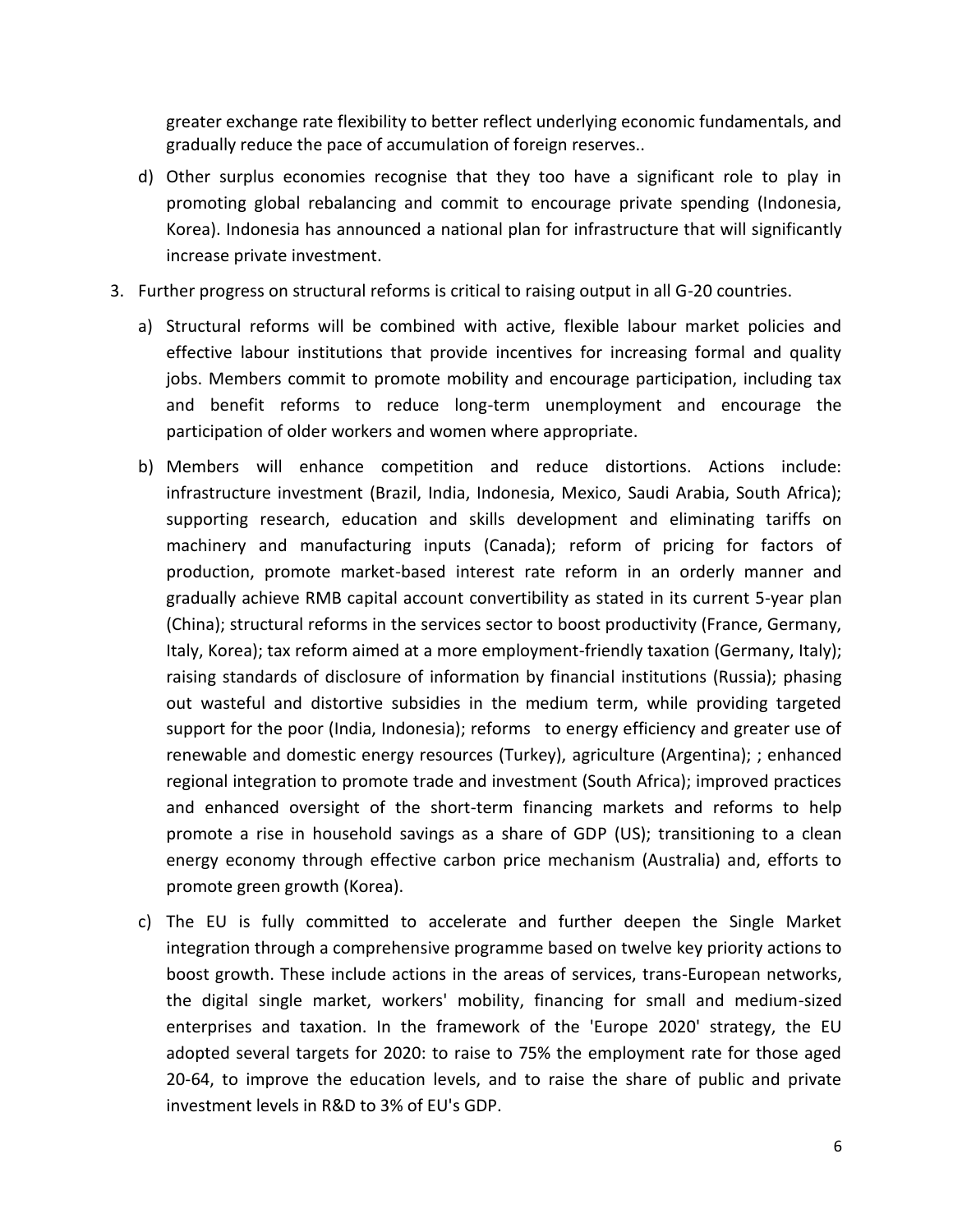- d) We recognize the importance to the global economic recovery of maintaining stability in international oil markets, at a level consistent with global economic growth, as well as increasing transparency of energy policies in all countries.
- e) Saudi Arabia is committed to continue playing its systemic role in stabilizing the oil markets in support of the global economy.
- 4. We commit to the full and timely implementation of the financial sector reform agenda agreed up through Seoul, including: implementing Basel II, II.5 and III along the agreed timelines; more intensive supervisory effort; clearing and trading obligations for OTC derivatives; standards and principles for sounder compensation practices, achieving a single set of high quality global accounting standards; a comprehensive framework to address the risks posed by systemically-important financial institutions; and, strengthened regulation and oversight of shadow banking. We endorsed the joint IMF/WB/FSB report on financial stability issues in emerging markets and developing economies.
- 5. We reaffirm our commitment to resist protectionism in all forms, rectify WTO inconsistent measures and advance the multilateral trade agenda, as agreed in Toronto.
- 6. While reducing barriers to trade and investment will help reduce the development gap and support progress towards the Millennium Development Goals, further efforts to support capacity building and channelling of surplus savings for growth-enhancing investments in developing countries, including infrastructure development, would also have positive spillovers for global growth, rebalancing and development.
	- a) Improved market access for least developed countries should be complemented with a strengthening of trade facilitation, trade finance and aid-for-trade programs to enhance their trade capacity.
	- b) Developing countries have the potential to contribute to stronger and more balanced global growth and should be viewed as markets for investment, especially in infrastructure. We welcome the MDBs Infrastructure Action Plan and the HLP recommendations. It is important to ensure adequate flows of official financing for development as well as to promote innovative approaches that leverage private capital.

We will also hold ourselves accountable for meeting our commitments to address near-term vulnerabilities and move ahead on reforms (see Annex). We will enhance our reporting and monitoring in 2012 and future years, developing a framework to assess progress against our commitments for the reform of our fiscal, financial, structural, and monetary and exchange rate, trade and development policies. As agreed in Seoul, we will continue to use the indicative guidelines as a mechanism to assess progress in rebalancing, and the consistency of fiscal, monetary, financial sector, structural, exchange rate and other policies.